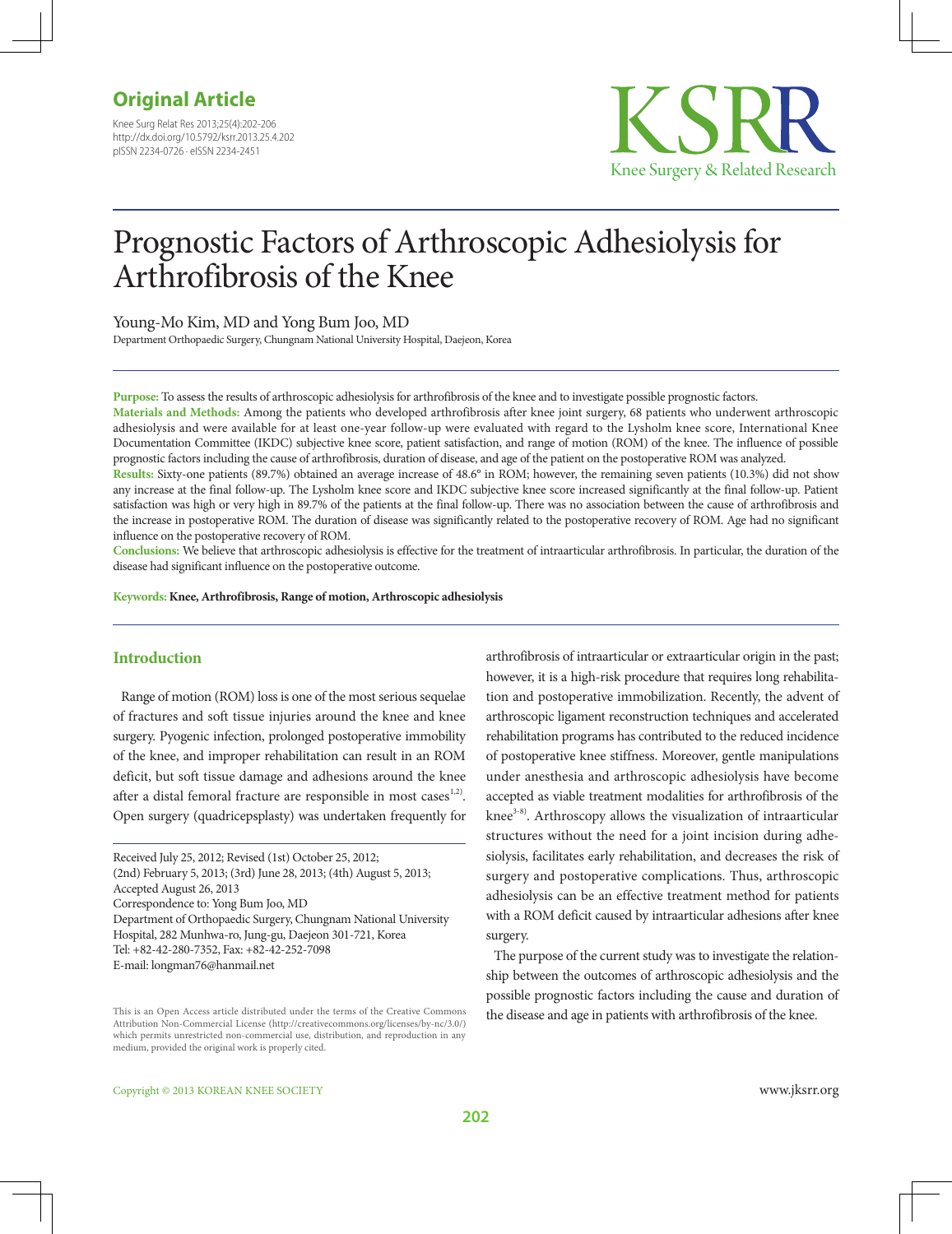## **Materials and Methods**

Of the 76 patients who underwent arthroscopic adhesiolysis for knee stiffness between June 2003 and June 2009, 68 patients with arthrofibrosis of an intraarticular origin were included in this study. The study was conducted with Institutional Review Board approval and the minimum follow-up period was one year. The indications for surgery were types 3 and 4 arthrofibrosis that are characterized by the presence of a loss of flexion and patella infera, according to the classification proposed by Shelbourne et  $al.^{9)}$ .

Anteromedial and anterolateral portals that are commonly used for arthroscopic knee surgery do not allow accurate visualization in cases of arthrofibrosis due to intraarticular adhesions, and may cause meniscal damage during the insertion of an obturator. Accordingly, we used a superolateral portal as the initial viewing portal for arthroscopic adhesiolysis in our patients. An approximately 5-mm incision was made at the junction of the superior border and the lateral border of the patella. A Wissinger rod was inserted into the suprapatellar pouch and advanced superiorly, inferiorly, and medially to release the intraarticular adhesions. Subsequently, an anterolateral portal was established for the insertion of an arthroscope, and the released adhesions in the suprapatellar pouch and other intraarticular adhesions in the lateral gutter were debrided using an arthro-care and a motorized shaver introduced through the superolateral portal (Fig. 1). Then, an anteromedial portal was created, through which an arthrocare and a motorized shaver were inserted for debridement of the remaining adhesions in the medial gutter and the medial aspect of the suprapatellar pouch. During the procedure, the remaining adhesive and fibrosis tissues in the intercondylar notch of the femur and infrapatellar fat pad were removed. The principle of the lysis was to remove the adhesive fibrosis tissues in the suprapatellar pouch, intercondylar notch of the femur, and infrapatellar fat pad, and around the patella as much as possible to facilitate normal patellar tracking. When the extent of lysis was considered sufficient, gentle manipulations of the knee were performed with the goal of obtaining  $\geq$ 140 $^{\circ}$  of flexion until resistance was felt by the surgeon to prevent further complications, such as a fracture. Utmost care was taken to achieve normal ROM as much as possible by repeating extension and flexion motions.

From the first postoperative day, if the pain decreased, joint exercises using a continuous passive motion device were started taking effort to obtain full ROM as much as possible. Patients were instructed to perform passive/active flexion/extension exercises on the bed when the device was not in use. Quadriceps femoris strengthening exercises and active/passive joint exercises were continued for a minimum of three consecutive months.

Follow-up examinations were performed at 2 weeks, 3 months, 6 months, and 12 months after surgery, and every six months thereafter. The mean follow-up period was 17.8 months (range, 13 to 57 months). The Lysholm knee score, International Knee Documentation Committee (IKDC) subjective knee score, and patient satisfaction were assessed. The influence of possible prognostic factors including the cause of the arthrofibosis, duration of disease, and age on the postoperative ROM was analyzed on an outpatient basis during the follow-up period. The ROM was measured using a goniometer in 1° increments: one arm of the goniometer was placed along the greater trochanter and the lateral epicondyle of the femur and the other arm was aligned with the fibular head and the lateral malleolus of the fibula.

Statistical analysis was done using SPSS ver. 12.0 (SPSS Inc., Chicago, IL, USA). The Lysholm knee score, IKDC subjective knee score, and ROM were assessed using paired sample t-tests. The relationship between the prognostic factors and the postoperative ROM was assessed using independent sample *t*-tests. A p<0.05 was considered statistically significant.



**Fig. 1.** (A) Severe adhesion around the patellar fracture site. (B) The adhesion is debrided using a motorized shaver.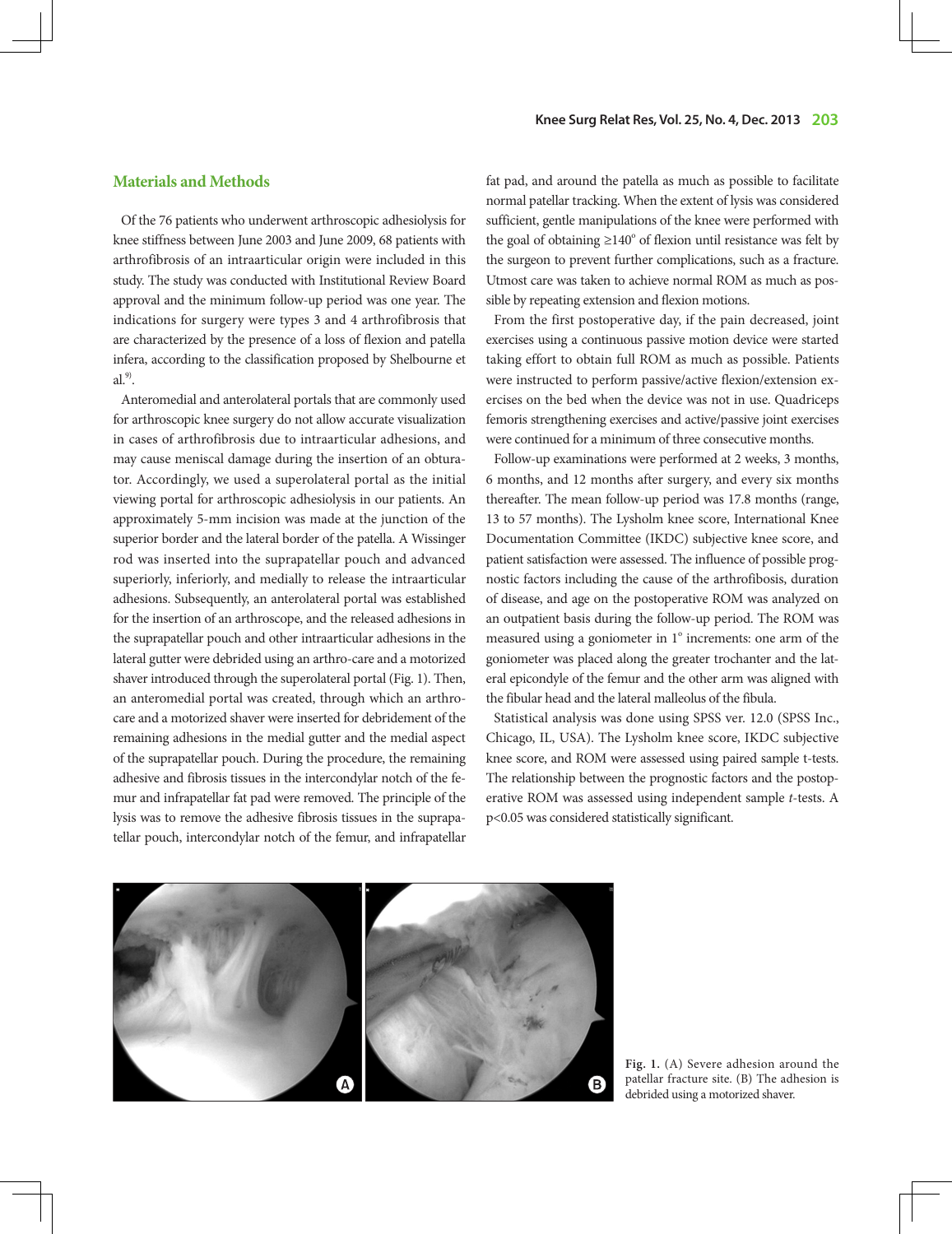#### **Results**

The study population consisted of 57 males and 11 females. Their mean age at the time of surgery was 39.3 years (range, 17 to 64 years), and the mean value for each gender group was also 39.3 years for males (range, 17 to 61 years) and females (range, 23 to 64 years). The most common cause of arthrofibrosis was a fracture around the knee in 43 patients (type II in 25 and type IV in 18). Other causes included a ligament injury in 14 patients (type III in 8 and type IV in 6) and an infection or a meniscus injury in 11 patients (type III in 6 and type IV in 5) (Table 1).

The mean degree of preoperative flexion contracture was  $16.0^\circ$ (range,  $11^{\circ}$  to  $60^{\circ}$ ) and the mean range of further flexion was 77.6 $^{\circ}$  (range, 26 $^{\circ}$  to 108 $^{\circ}$ ). At two weeks after surgery, the mean flexion contracture was  $10.5^{\circ}$  (range,  $0^{\circ}$  to  $35^{\circ}$ ) and the mean range of further flexion was 102.3° (range, 43° to 135°). At the last follow-up, the mean flexion contracture was  $8.2^{\circ}$  (range,  $0^{\circ}$  to  $20^{\circ}$ ) and the mean range of further flexion was 118.4 $^{\circ}$  (range,  $60^{\circ}$ to 135°) (Table 2). Statistical significance was found in the mean increase in ROM (48.6°) from the preoperative value of 67.6° to the last follow-up value of  $116.2^\circ$  (p=0.000) (Table 3). Notable improvement in the ROM was observed regardless of the cause

#### **Table 1.** Causes of Arthrofibrosis of the Knee

| Cause                                       | No. of   | Classification |               |
|---------------------------------------------|----------|----------------|---------------|
|                                             | patients |                | Type 3 Type 4 |
| Fracture around knee                        | 43       | 25             | 18            |
| Ligament injury                             | 14       |                |               |
| Sequela of infection, meniscus injury, etc. | 11       |                |               |

| Table 2. Degrees of Flexion Contracture and Flexion |  |
|-----------------------------------------------------|--|
|-----------------------------------------------------|--|

|                     | Average $(^\circ)$ |                                         |                                    |  |
|---------------------|--------------------|-----------------------------------------|------------------------------------|--|
|                     | Preoperative       | Postoperative<br>$(2 \text{ wk later})$ | Postoperative<br>(Final follow-up) |  |
| Flexion contracture | 16.0               | 10.5                                    | 8.2                                |  |
| Flexion             | 77.6               | 102.3                                   | 118.4                              |  |

#### **Table 4.** Summary of Preoperative Factors and Postoperative Outcomes

| Factors                                     | Average $(^\circ)$  |                                 | p-value |
|---------------------------------------------|---------------------|---------------------------------|---------|
|                                             | Preoperative        | Postoperative (Final follow-up) |         |
| Fracture around knee                        | $69.3(10.7-79.0)$   | $117.4(1.8-119.2)$              | 0.000   |
| Ligament injury                             | $58.0(11.5-68.5)$   | $107.5(3.0-110.5)$              | 0.000   |
| Sequela of infection, meniscus injury, etc. | $73.6(11.7 - 84.3)$ | $123.5(2.9-126.4)$              | 0.000   |

of the arthrofibrosis (fracture around the knee, ligament injury, and knee infection, meniscus injury, etc.) and the mean ROM increase was not significantly different among the three groups when they were divided according to the cause (Table 4).

There were significant increases in the mean Lysholm knee score from 64 points (range, 30 to 86 points) preoperatively to 87 points (range, 39 to 100 points) at the last follow-up (p=0.000) and in the mean IKDC subjective knee score from 51 points (range, 26 to 63.2 points) preoperatively to 76 points (range, 40.2 to 93.1 points) at the last follow-up (p=0.000) (Table 3). The level of patient satisfaction at the last follow-up was high or very high in 89.7% of the patients.

The mean increase in ROM at the last follow-up was higher in patients with  $\langle 7 \rangle$  months of duration of disease (46 patients, 58.4 $\degree$ [range,  $35^{\circ}$  to  $105^{\circ}$ ]) than in patients with ≥7 months of duration of disease (22 patients, 41.7° [range, 20° to 85°], p=0.026).

The mean increase in ROM at the last follow-up was  $45.9^\circ$ (range,  $35^{\circ}$  to  $105^{\circ}$ ) in 31 patients who were  $\leq 40$  years of age and 52.7 $^{\circ}$  (range, 20 $^{\circ}$  to 100 $^{\circ}$ ) in 37 patients who were >40 years of age, indicating that there was no significant relationship between age and the postoperative ROM (p=0.873).

There was no increase of ROM in 7 patients (10.3%) at the last follow-up, and one of these patients (1.5%) exhibited a loss of ROM. No postoperative complication was observed except for one case of wound infection.

#### **Discussion**

The currently available treatment options for arthrofibrosis of

#### **Table 3.** Summary of Range of Motion and Knee Scores

|                            | Preoperative | Postoperative<br>(Final follow-up) | p-value |
|----------------------------|--------------|------------------------------------|---------|
| Range of motion            | 67.6         | 116.2                              | 0.000   |
| Lysholm knee score         | 64           | 87                                 | 0.000   |
| IKDC subjective knee score | 51           | 76                                 | 0.000   |

IKDC: International Knee Documentation Committee.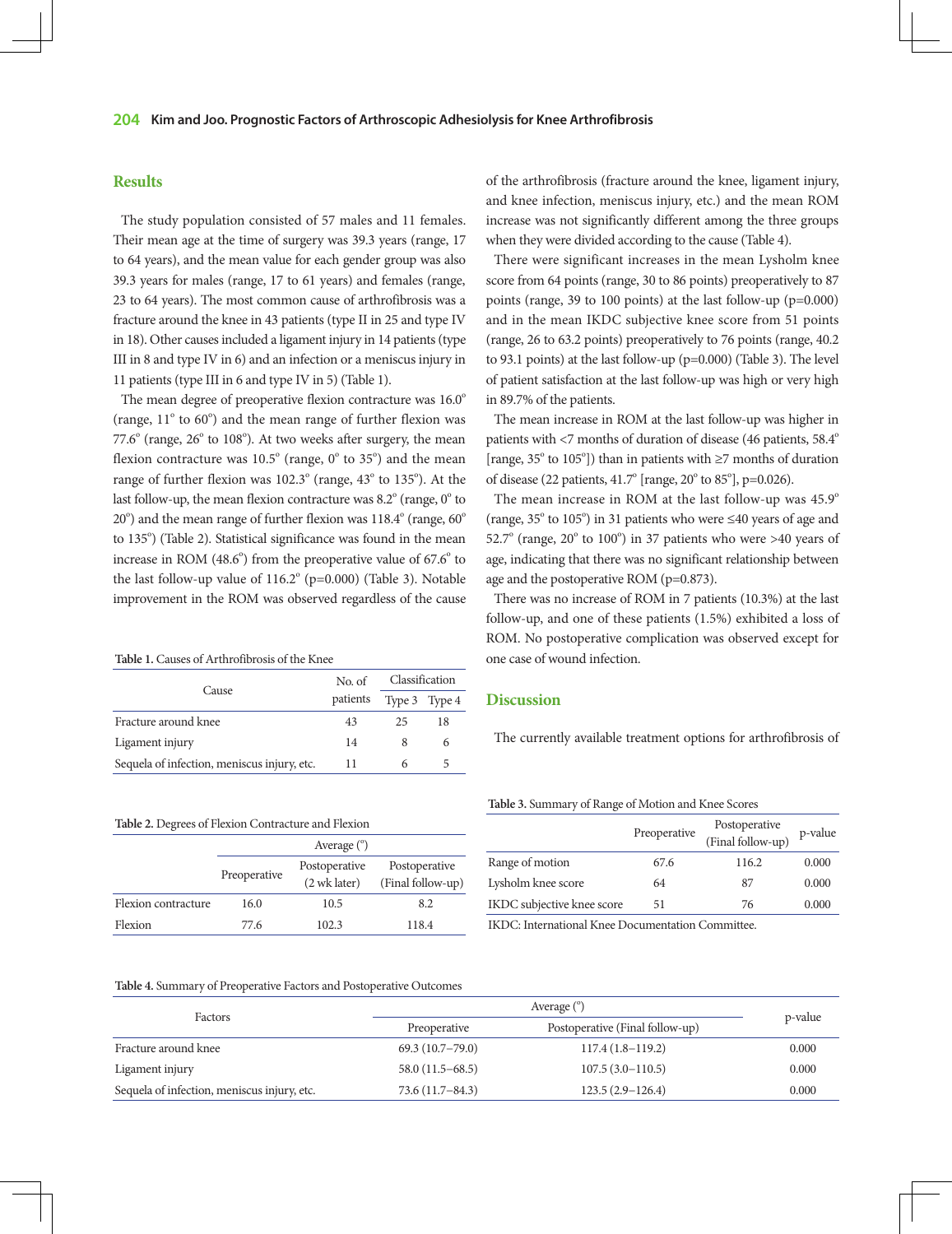the knee include knee manipulations<sup>4)</sup>, quadroplasty<sup>10-13)</sup>, and arthroscopic adhesiolysis<sup>5,8,9,14-16)</sup>. In particular, arthroscopic lysis of adhesions has been reported as a minimally invasive procedure with low morbidity and good results<sup>5,15,17)</sup>. Unfortunately, the procedure is technically challenging and can be especially difficult to perform in the initial phase of surgery due to joint space narrowing and adhesions<sup>7,8)</sup>.

On the other hand, the procedure allows for intraoperative visualization of intraarticular lesions; thus, we could intraoperatively examine lesions within the joint, such as anterior/posterior cruciate ligament injuries and meniscal damage, during the procedure in this study. Arthroscopic adhesiolysis is advantageous in that it produces low morbidity, facilitates early joint motion, and requires minimal incisions, although its use is limited to knee stiffness of intraarticular origin and complete healing may be hindered due to remaining extraarticular adhesions. Therefore, adhesiolysis produces limited improvement in cases of knee stiffness combined with surrounding soft tissue damage. Studies have shown that arthroscopic adhesiolysis is more effective for obtaining gain in flexion than extension of the knee $14$ <sup>14</sup>. Our results were in agreement with those reports: knee flexion and flexion contracture increased by 40.8° and 7.8°, respectively, at the last follow-up. Moreover, we believe that parapatellar release, manipulation under anesthesia, and continuous passive joint motion exercises after surgery contributed to the improvement of symptoms even though posterior joint capsule release for flexion contracture was not conducted.

According to a study by Nicoll<sup>18)</sup>, surgical intervention should be considered for arthrofibrosis if  $\geq 70^{\circ}$  of knee flexion is necessary for the patient's work or lifestyle or if flexion is not improved to ≥70° with brisement force following several months of physical treatment. In our study, the need for adhesiolysis was determined according to the criteria suggested by Nicoll<sup>18</sup>, and  $\geq$ 10° of extension deficit,  $\geq 25^\circ$  of flexion deficit, restriction of patellar movement, and difficulty with daily living activities were also considered as indications for the operation.

Regarding the timing of adhesiolysis, Cosgarea et al.<sup>19)</sup> reported that flexion/extension gains and functional outcomes were satisfactory when the procedure was performed within six months after the prior surgery. In our study, the outcomes of adhesiolysis were better when the procedure was performed within seven months after the injury, which is because quadriceps femoris muscle shortening resulting from contracture of the muscle worsens over time after arthrofibrosis.

Postoperative care is crucial for the successful outcome of arthroscopic adhesiolysis. For example, an ROM gain may be lost due to a prolonged period of immobility caused by postoperative pain. In our study, no evidence of improvement in ROM was observed at the last follow-up in seven patients (10.3%), which we attributed to the difficulty of performing proper postoperative care in these patients due to the presence of pain. Noyes et al.<sup>20)</sup> reported that manipulations under anesthesia after arthroscopic adhesiolysis resulted in improvement in ROM. In our study, passive flexion/extension exercises were performed for the day and continuous passive motion exercises were additionally carried out during the early postoperative rehabilitation period, and these were progressively replaced by active exercises. Considering that the patients who started passive joint exercises immediately after surgery could better maintain their ROM gain, it seems desirable to initiate passive exercises immediately after surgery depending on the patient's tolerance.

The limitations of this study include those inherent in retrospective studies, and the small number of cases involved, especially cases with ligament surgery, knee infection, and meniscal injury. Therefore, we think that the clinical outcomes of arthroscopic adhesiolysis for arthrofibrosis of the knee need to be further investigated in studies involving large study populations.

# **Conclusions**

Arthroscopic adhesiolysis can be effective for the treatment of intraarticular arthrofibrosis of the knee. In particular, the duration of disease was related to the treatment outcomes.

### **Conflict of Interest**

No potential conflict of interest relevant to this article was reported.

## **References**

- 1. Mira AJ, Markley K, Greer RB 3rd. A critical analysis of quadriceps function after femoral shaft fracture in adults. J Bone Joint Surg Am. 1980;62:61-7.
- 2. Ikpeme JO. Quadricepsplasty following femoral shaft fractures. Injury. 1993;24:104-8.
- 3. Achalandabaso J, Albillos J. Stiffness of the knee: mixed arthroscopic and subcutaneous technique: results of 67 cases. Arthroscopy. 1993;9:685-90.
- 4. Dodds JA, Keene JS, Graf BK, Lange RH. Results of knee manipulations after anterior cruciate ligament reconstructions. Am J Sports Med. 1991;19:283-7.